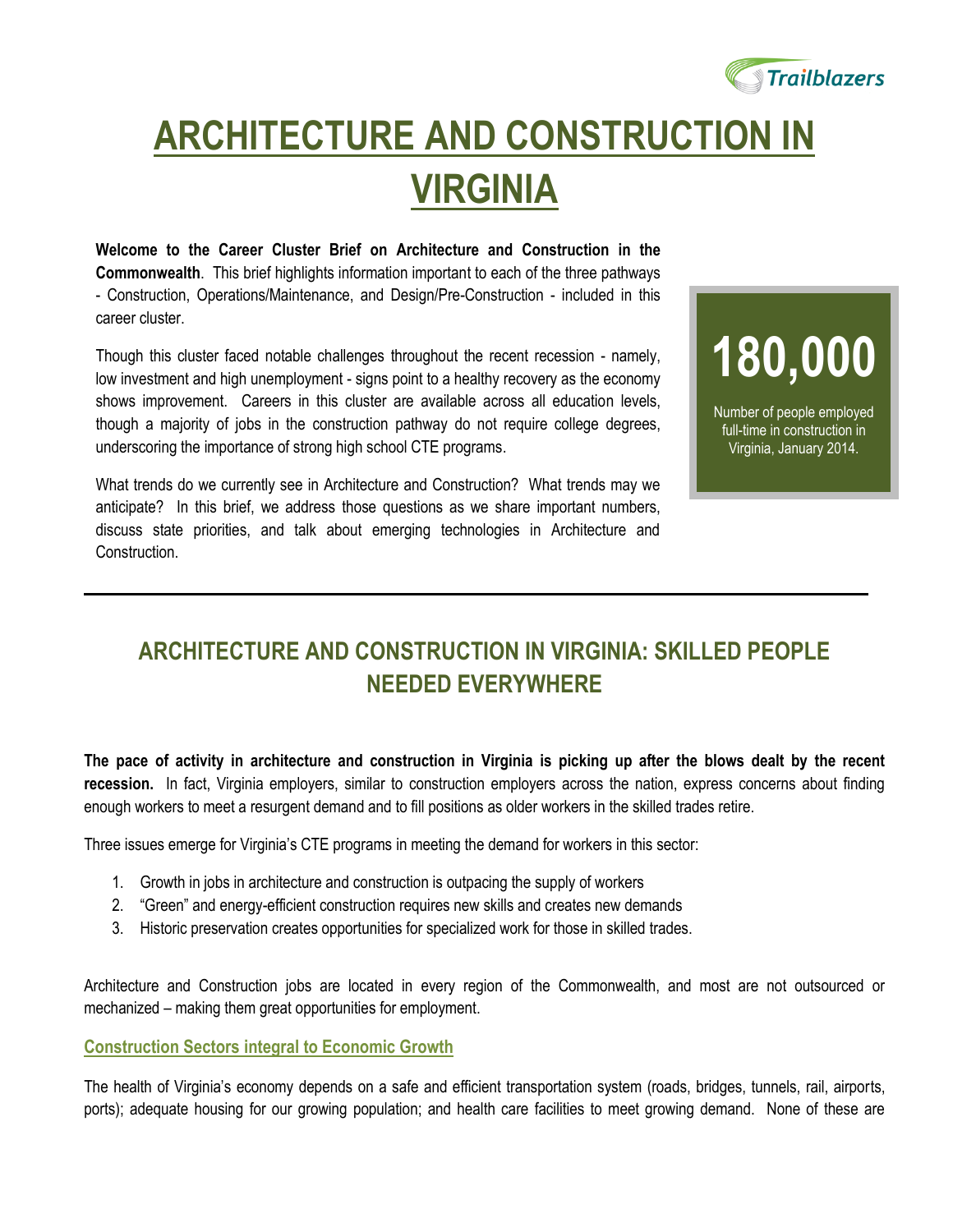

possible without a vibrant workforce in architecture and construction. **The Architecture and Construction sector is vital to Virginia's economic future.**

According to the March 2014 issue of Virginia Business Magazine:

- Multifamily housing construction is on the rise in Virginia, particularly in and around urban areas (suburban Richmond, downtown Roanoke, and in Northern Virginia around the expanding Silver Line Metro).
- The four new metro stations along the Silver Line in Northern Virginia have led to more than 45 million square feet in new development and will double the size of Tysons Corner.
- Last year's transportation funding bill is expected to direct more than \$4 billion into transportation construction and repair over the next six years.

#### **Job Growth Outpaces the Supply of Skilled Workers**

Nationwide, construction employment in February 2014 reached the highest total for that sector in 4½ years, according to the

Associated General Contractors of America. Yet, two-thirds of construction firms reported having a hard time finding enough qualified workers to fill vacant positions. Virginia employers responding to the AGC survey reported:

- 44% added employees; 35% made no change; and 22% laid off employees in 2013.
- 50% reported having a hard time filling all or some key professional positions, specifically project managers/supervisors and estimating professionals.
- **75%** of Virginia general contractors think that preparing the next generation of skilled construction workers is a top legislative priority.
- More than 75% of Virginia general contractors expect that hiring construction professionals and skilled craft workers will be as hard or harder in 2014 as in 2013.

**More than three-quarters of Virginia construction employers consider preparing the next generation of skilled construction workers their top legislative priority.**

#### **Construction goes Green**

Contributing to energy conservation and efficiency is a growing aspect of architecture and construction in Virginia, as in the nation. Attention to leading trends in insulation, solar power, and modernized water heating systems increased demand for construction professionals with skills in "green energy". One quarter of Virginia contractors expect the demand for green or energy efficient construction to increase in the next year.

#### **Treasuring the Past – Investing in the Future**

A study recently conducted by Virginia Commonwealth University, as reported in January 2014 by Preservation Virginia, quantifies some of the economic benefit of rehabilitating, re-using and preserving historic Virginia buildings. It is estimated that investment in preservation and rehabilitation has contributed \$3.9 billion to the Commonwealth's economy. Furthermore, "rehabilitation expenses and their domino effect have also created more than 31,000 full and part-time jobs during a 17-year period and generated an estimated \$133 million in state and local tax revenues."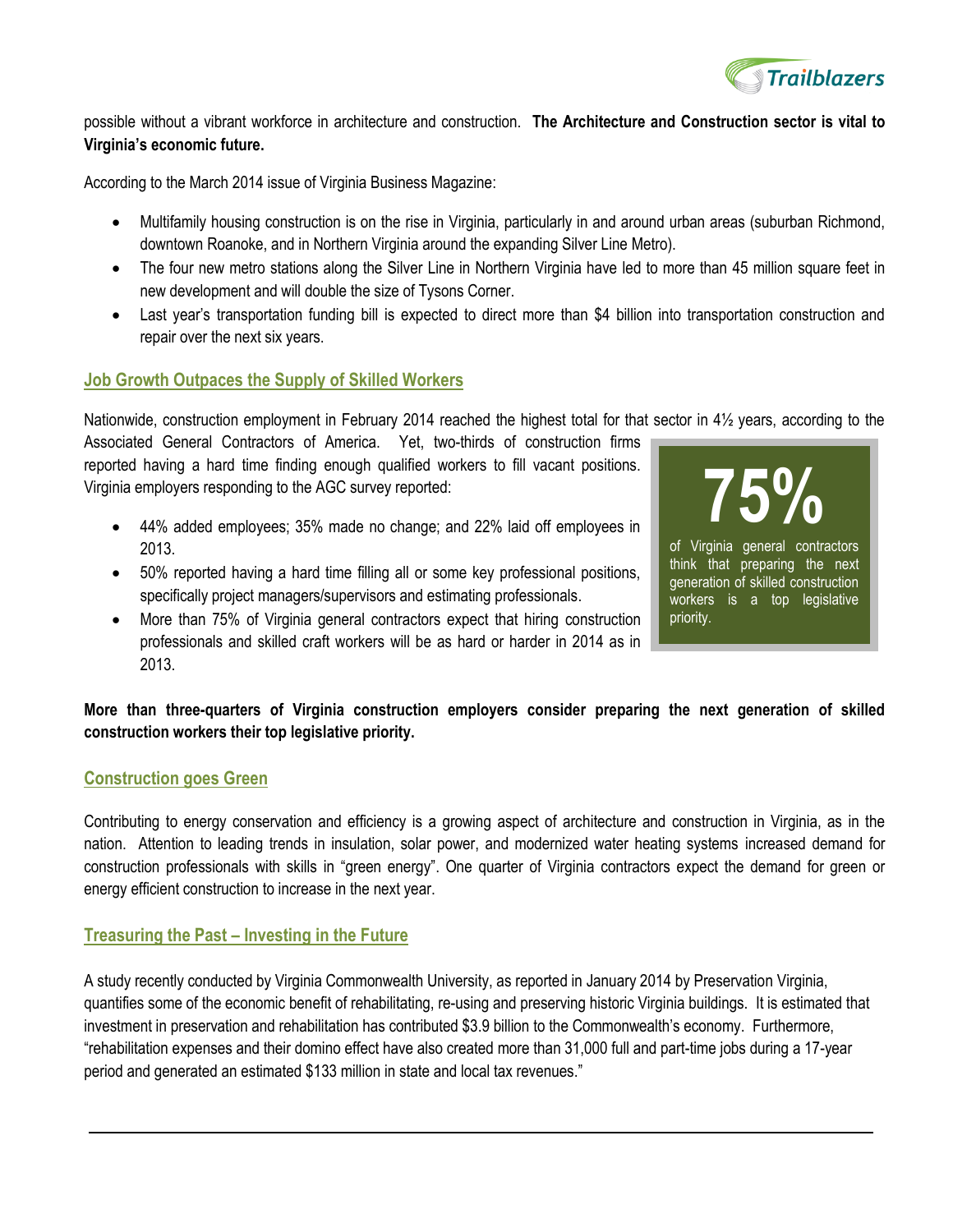

## **EDUCATION, EMPLOYMENT & EARNINGS: ANALYZING DATA FROM ARCHITECTURE AND CONSTRUCTION**

Architecture and Construction occupations comprise about 8% of jobs in Virginia. This sector is an excellent indicator of both the condition of the economy and current population trends. As is typical in most recessions, employment in goods-producing industries, such as construction, suffered between 2007 and 2009. In fact, during these years, construction experienced its largest decline since the World War II era.

With the end of the recession, there is expected to be increased demand for buildings, products, and services. As a result, career opportunities in this cluster are expected to grow. The Virginia Employment Commission - the source for data found in this section - projects that the industry will grow by 24 percent by 2020.



What follows is a snapshot of the pathways within the Architecture and Construction Cluster in terms of the three E's: **education, employment,** and **earnings.** 

#### **Education**

Though formal educational attainment for most is below the post-secondary level (84%), 64% of the careers require preparation beyond secondary education, such as on-the-job training. Figure 1 shows the predominant level of education in the three pathways within Architecture and Construction.



Design/Pre-Construction has the most variation in terms of educational requirements, and more than half of the specializations in this pathway require a Bachelor's degree or more. On the other hand, most occupations in construction (as well as maintenance/operations) do not rely on advanced academic degrees. Because of the variety of occupations available to individuals with post-secondary degrees, workers with college diplomas may benefit from more opportunities to move up the industry ladder.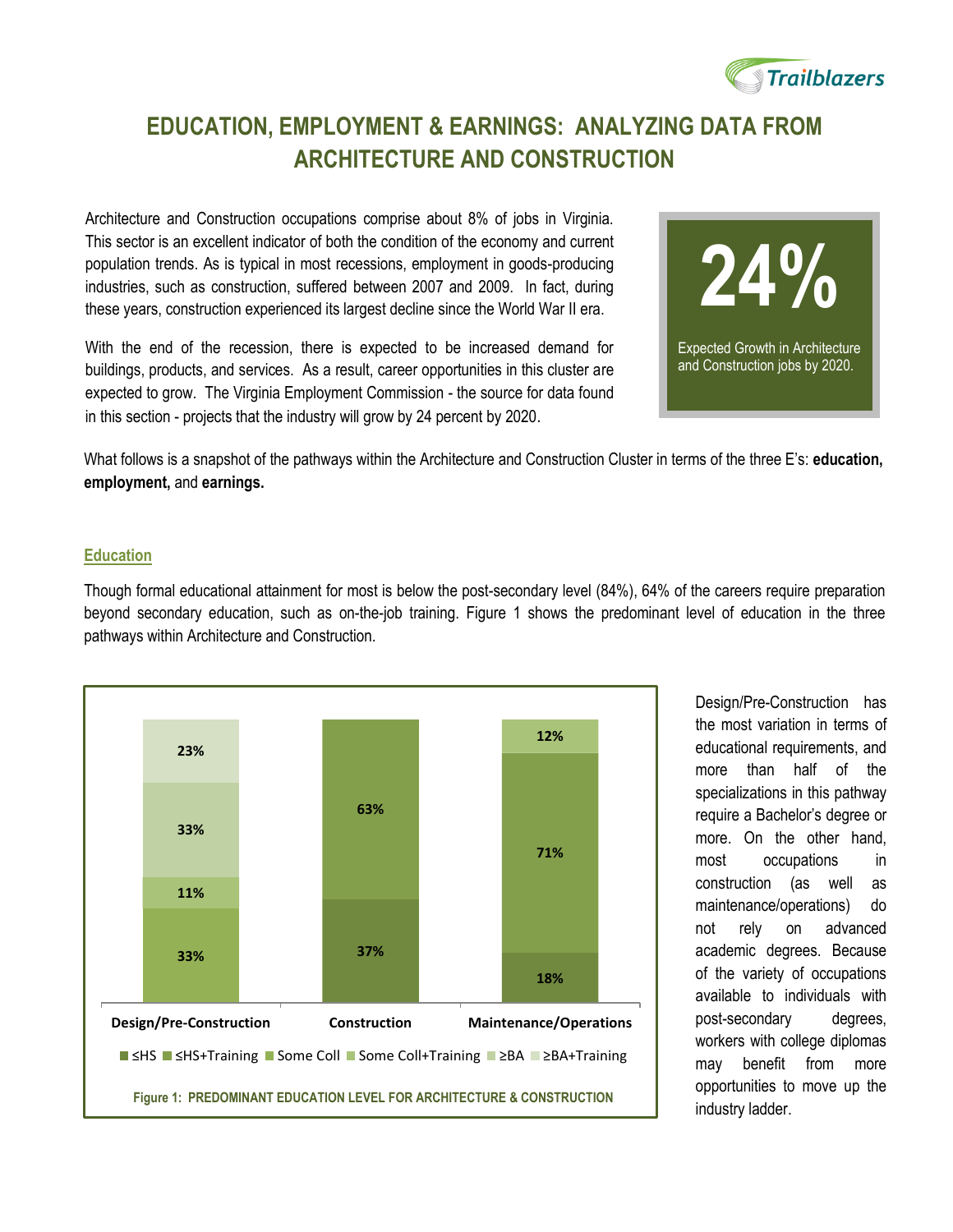



#### **Employment**

Comparing employment estimates of 2010 to 2020 projections shows that all pathways (Construction, Maintenance/ Operations, Design/Pre-Construction) will grow in this decade. More than 250,000 workers will be employed in construction in 2020, which is projected to experience the fastest growth (24%) among the three pathways.

Design/pre-construction and maintenance/operations are not far behind, with an anticipated 23% growth each. More than 375,000 jobs are expected across the entire cluster by 2020.

#### **Earnings and Growth**

As shown in Figure 3, **career growth for construction seems to be the most promising** in terms of current employment, wage-earnings and job openings. Construction managers are recorded to have the highest median wage of more than \$85,000; followed by architects (except landscape and naval) and civil engineers, each having median salaries of more than \$76,000.

While job growth for workers in Architecture and Construction varies across sub-specialties, almost all occupations are expected to expand by 2020; the most notable exception being among highway maintenance workers, whose numbers are projected to shrink. Overall, the industry will offer a lot of opportunities for workers in Virginia with over 13,000 annual job openings between 2010 and 2020.

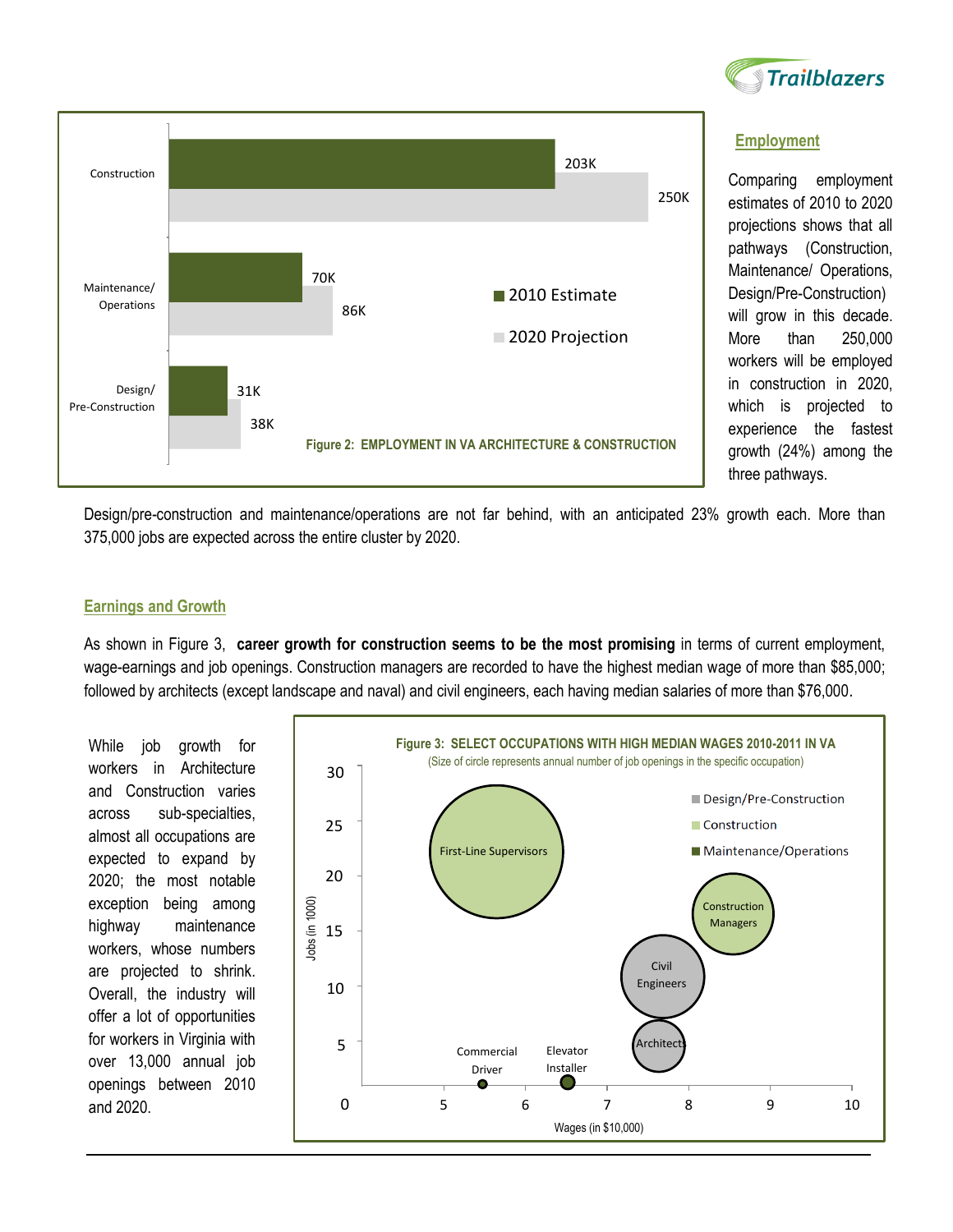

### **THE ROLE OF TECHNOLOGY IN ARCHITECTURE AND CONSTRUCTION**

The Architecture and Construction industry, like the Health Sciences field, is **adopting new technologies with the goals of reducing overhead cost, improving efficiency, and better meeting client needs and demands**. Though construction and architecture projects continue to require on-site labor and management, new technology is increasingly supplementing the work done by human hands. Career and Technical Education students with confidence and practice in new tech techniques will prove increasingly valuable to architecture and construction firms.

Three notable tech trends in the Architecture and Construction cluster include:

- Growth of **"big data"** in engineering, design, and building modeling,
- Related application of **building information management** software to model and design projects at a distance, and
- Increasing use **of three-dimensional (3D) printing** for prefabricating building components.

#### **Big Data**

"Big Data" is an increasingly common term in day-to-day language, and describes the extensive information we are able to capture—with increasing ease—about individuals, organizations, and communities. For example, a building superintendent of the 1990s who wanted to know whether individuals were using the building's drinking fountains would probably have been limited to an infrequent in-person survey. Today, however, some drinking fountains come equipped with built-in sensors measuring the volume of water dispensed and how many times the fountain was in use, among other data points.

Information about drinking fountain use, frequently used entrances, most populated times of day, etc., can allow architecture firms to determine the most efficient building designs. Such designs may reduce utility costs to the building's owner, or simply make individuals more likely to enjoy the physical space. The architecture and construction industry, though reportedly slow to incorporate Big Data into modeling and design, is paying increasing attention to the benefits it brings. As a result, Construction and Architecture projects are increasingly in need of effective data management.

#### **Building Information Modeling**

Good and plentiful data is necessary for effective use of Building Information Modeling (BIM), the industry term for virtual modeling of a construction project. The more accurate the data on building specifications and use, the better able designers are to develop good virtual models. BIM allows architects, engineers, and construction personnel to experiment with design, model building usage, and project the need for various utilities before committing time, money, and materials to a design. Equally as important, these virtual models may be shared between designer(s), contractor(s), and client(s), ultimately containing cost and improving client satisfaction.

#### **Three Dimensional Printing**

Though 3D printing is not yet a mainstream technique within the construction industry, the option to remotely produce building components to assemble on-site at a later time is increasingly viable. While current constraints on 3D printing (such as the trade-off between speed and precision) limit the technology's current use, prefabricating building components—such as individual walls, or interior vents and grates for a ventilation system—is hypothesized to become a more popular practice in coming years.